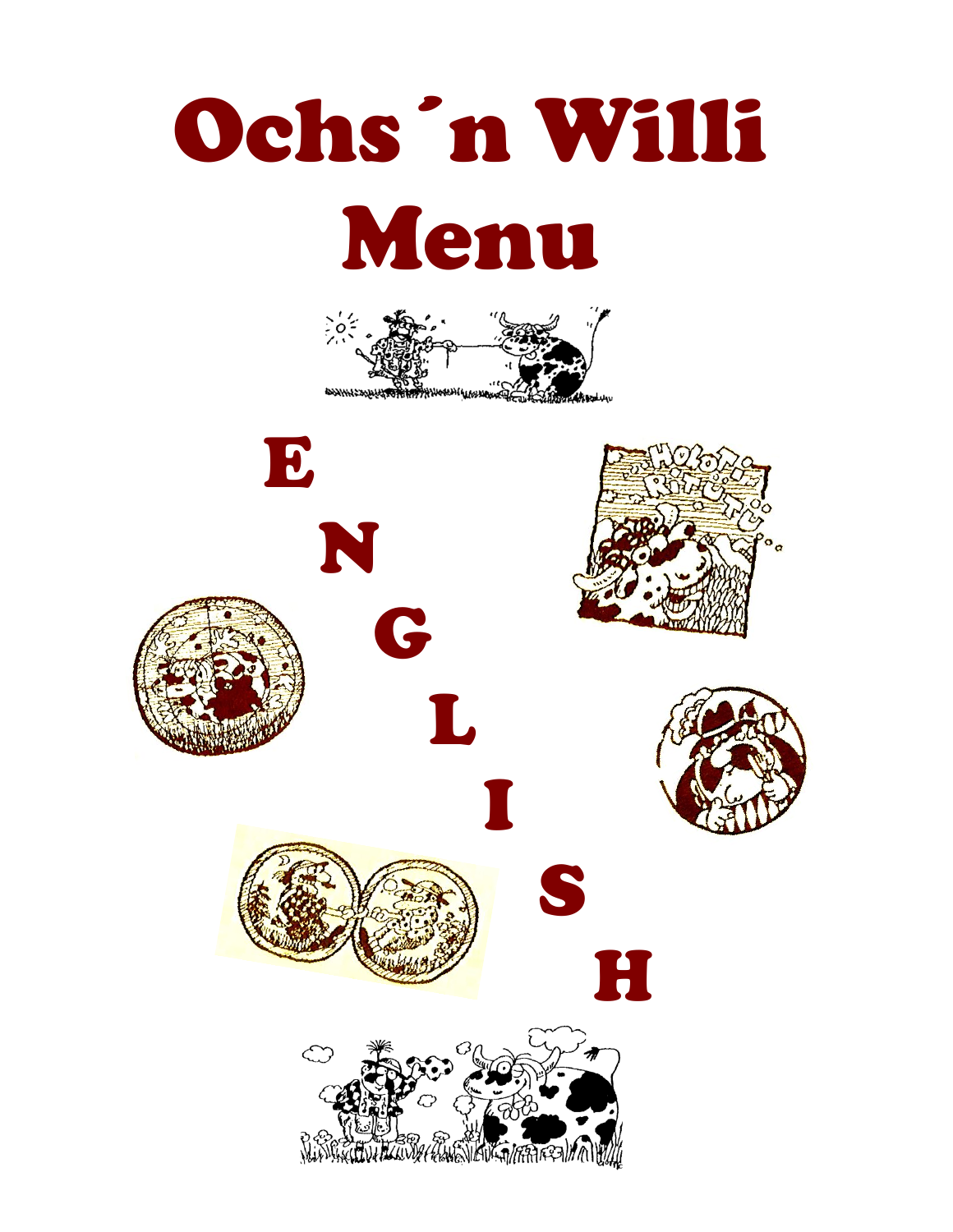## **Soups**

| <b>Tages uppe</b> , soup of the day<br><b>Maultaschensuppe,</b> clear meat soup with filled pasta squares (minced meat, spinach)<br><b>Bayrische Leberspätzlesuppe, clear meat soup with Spätzle (homemade noodles,</b> | €<br>€ | 5,60<br>5,60     |
|-------------------------------------------------------------------------------------------------------------------------------------------------------------------------------------------------------------------------|--------|------------------|
| with finely minced liver)                                                                                                                                                                                               | €      | 5,60             |
| <b>Hausgemachte Flädlesuppe, clear meat soup with strips of herb pancake</b><br>Kartoffelsahnesuppe, potato cream soup with slices of Norwegian salmon,                                                                 |        | 5,60             |
| cream and pieces of toasted garlic bread                                                                                                                                                                                |        | $\epsilon$ 7.50  |
| Gaisburger Marsch Stew clear meat soup with soft cooked pieces of beef, diced                                                                                                                                           |        |                  |
| potatoes, and Spätzle (homemade noodles)<br>small                                                                                                                                                                       |        | $\epsilon$ 7.20  |
| medium                                                                                                                                                                                                                  |        | $\epsilon$ 12,80 |
| large as main course                                                                                                                                                                                                    |        | € 14,80          |

# **Salads - field fresh - crisp - natural**

#### **Our salad bar offers an enjoyment of fresh nature with its variety of many different kinds of salads -** seasonal fresh from the market. *(An empty plate will be brought to your table!)* 1 x to choose from the salad bar small  $\epsilon$  7,50  $\text{large} \qquad \qquad \in \quad 9,50$

| "Salatplatte mit Haxenfleisch", large plate of mixed salads with slices of fried pork, |                  |
|----------------------------------------------------------------------------------------|------------------|
| breaded in a herb mustard seasoning mixture, served with roasted onions                | $\epsilon$ 14,20 |
| $\sim$ $\sim$ $\sim$                                                                   |                  |

**"Vogerlsalat",** fresh field salad with pieces of roasted bacon and sliced red onions, served with toasted garlic bread  $\left( \begin{array}{c} \sqrt{2} & \sqrt{2} & \sqrt{6} & 9.90 \\ 9.90 & \sqrt{6} & \sqrt{6} & \sqrt{6} & \sqrt{6} \\ 9.90 & \sqrt{6} & \sqrt{6} & \sqrt{6} & \sqrt{6} \\ 9.90 & \sqrt{6} & \sqrt{6} & \sqrt{6} & \sqrt{6} \\ 9.90 & \sqrt{6} & \sqrt{6} & \sqrt{6} & \sqrt{6} \\ 9.90 & \sqrt{6$ 

**"Salat Mozzarella",** large plate of mixed salads with crunchy fried breaded mozzarella sticks  $\mathbb{Z}$   $\rightarrow$   $\mathbb{Z}$   $\rightarrow$   $\mathbb{Z}$   $\rightarrow$   $\mathbb{Z}$   $\rightarrow$   $\mathbb{Z}$   $\rightarrow$   $\mathbb{Z}$   $\rightarrow$   $\mathbb{Z}$   $\rightarrow$   $\mathbb{Z}$   $\rightarrow$   $\mathbb{Z}$   $\rightarrow$   $\mathbb{Z}$   $\rightarrow$   $\mathbb{Z}$   $\rightarrow$   $\mathbb{Z}$   $\rightarrow$   $\mathbb{Z}$   $\rightarrow$ 

**"Super Bowl",** large plate of different salads, with cooked

ham and strips of roasted chicken breast filet (cold), served with toasted garlic bread  $\epsilon$  13,80

### **Tasty Bites**

| "Ein Münchner im Himmel", grilled pork filet pieces lay on top of a large<br>baked potato that is filled with herb sour cream, served in an iron pan                       | € 15,80          |
|----------------------------------------------------------------------------------------------------------------------------------------------------------------------------|------------------|
| "Kräuterkartöffele", breaded fried pork and beef pieces lay on top of a large baked<br>potato filled with herb butter, fresh herbs and fried onions, served in an iron pan | $\epsilon$ 14,50 |
| "Verschiedene Pilze mushrooms in a herb cream sauce, served<br>with a <i>Specksemmelknödel</i> (homemade bread dumpling, with bacon pieces)                                | $\epsilon$ 14,80 |
| "Knusper Sepp", breaded fried pork and beef pieces lay on Käsespätzle<br>(homemade noodles, with cheese), served in an iron pan                                            | $\epsilon$ 14,80 |
| "Allgäuer Kasrösti", layered mushrooms, crispy fried potato hash brown,<br>slices of ham and Allgäu cheese, oven roasted and served with cream sauce                       | $\epsilon$ 12.90 |
| "Schwäbisches Haxenfleisch", lean pork pieces, from the leg (without crispy skin),<br>in a cream sauce, with <i>Butterspätzle</i> (homemade noodles)                       | $\epsilon$ 15.20 |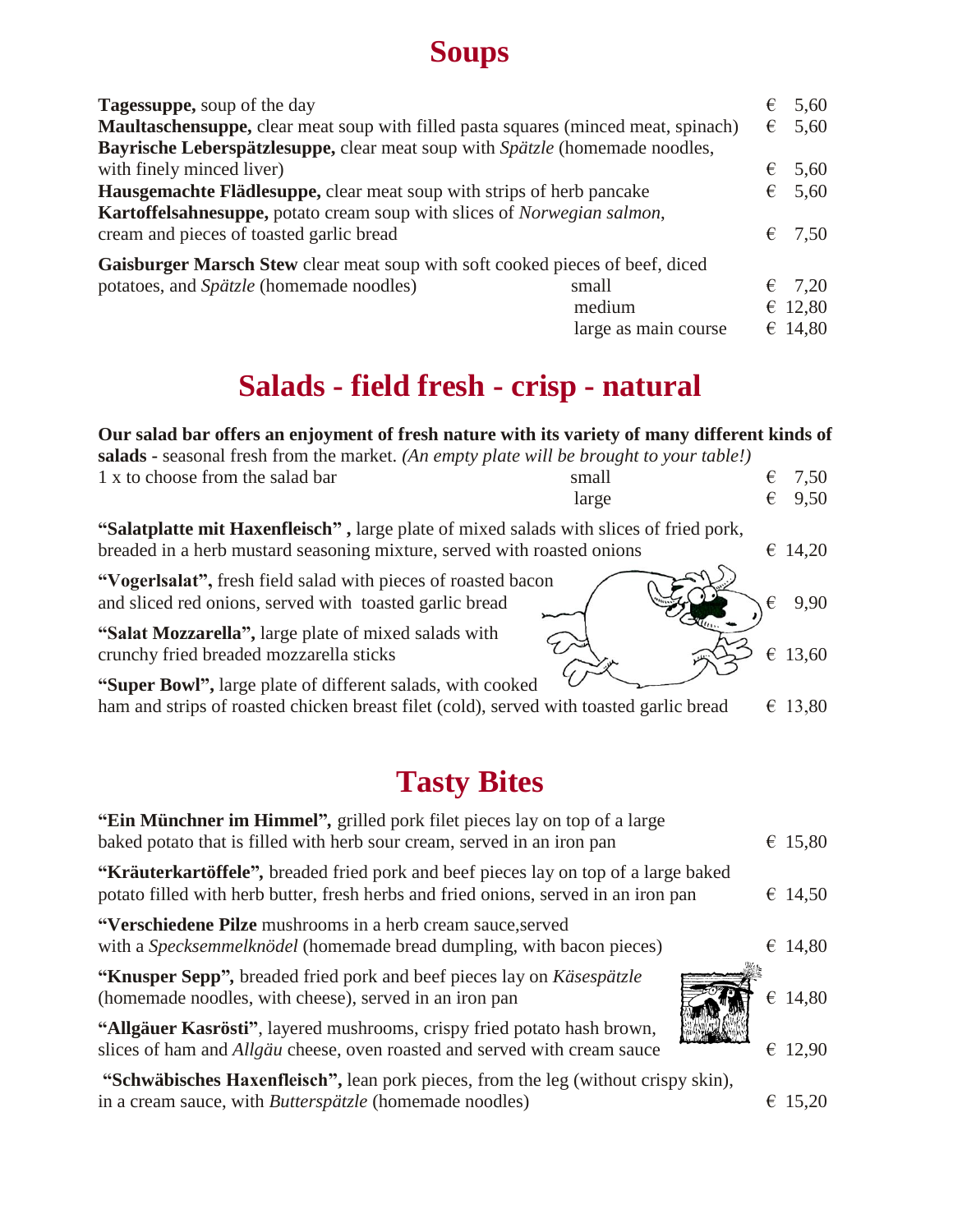# **Something Special**

### **Spare Ribs "MONTEZUMA",**

broiled pork spare ribs with a spicy Mexican sauce - enjoy eating them with your fingers!

|                                                                                                                                                                                                              | smaller single portion<br>"all you can eat" portion per person | € 16,50<br>€ 19,90 |
|--------------------------------------------------------------------------------------------------------------------------------------------------------------------------------------------------------------|----------------------------------------------------------------|--------------------|
| <b>OCHS'N WILLS knusprige Riesenhaxe,</b><br>crispy grilled giant leg of pork, served with bread and horseradish                                                                                             |                                                                | $\epsilon$ 19,50   |
| crispy grilled giant leg of pork, served with Semmelknödel (homemade<br>bread dumpling) and white cabbage salad                                                                                              |                                                                | $\epsilon$ 20,50   |
| <b>Ochs vom Spieß,</b> beef from the skewer, approx. 200g, fried juicy and pink, served with<br>horseradish and a baked potato filled with sour cream (after 18.00h or pre-ordered)                          |                                                                | € 29,90            |
| Bayrische Haxnpfanderl, fried lean pork leg pieces, breaded in a herb<br>mustard seasoning mixture, with roasted potatoes, served in an iron pan                                                             |                                                                | $\epsilon$ 17,50   |
| Bayrische Haxnpfanderl mit Pilzen, lean pork leg pieces, breaded<br>in a herb mustard seasoning mixture, with roasted onions, roasted potatoes and<br>mushrooms in a herb cream sauce, served in an iron pan |                                                                | € 22,80            |
| Stuttgarter Pfännle, three tender grilled pork loin steaks with Käsespätzle<br>(homemade noodles, with cheese), fried onions, served with bacon cabbage salad                                                |                                                                | € 22,80            |
| Ochs'n Willi Grillpfännle, juicy beef and pork steaks served with homemade herb<br>butter, bacon wrapped green beans and fries, served in an iron pan                                                        |                                                                | € 23,50            |
| <b>Entenpfännle</b> , barbary duck breast, fresh from the oven, with a fried potato hash<br>brown and mushrooms in a herb cream sauce, served in a hot iron pan                                              |                                                                | € 26,80            |
| <b>Zartes Putenbruststeak, grilled tender steak of turkey breast, served with broccoli,</b><br>hollandaise sauce and baked breaded mushrooms                                                                 |                                                                | € 19,20            |
| <b>Sahne-Champignon-Steak</b> , two grilled pieces of lean pork steak, with mushrooms<br>in a cream sauce, served with Spätzle (homemade noodles)                                                            |                                                                | € 15,20            |
| <b>Schwabenstreich</b> , tender pork filets with mushrooms and cream sauce, served with<br>Spätzle (homemade noodles) and broccoli with hollandaise sauce                                                    |                                                                | € 23,50            |
| Kleine Ochs'n Filet-Medaillons, grilled small filet pieces from the ox, served<br>with homemade herb butter and roasted potatoes                                                                             |                                                                | € 24,80            |
| Uracher Schäfertrog, lamb filets, served with homemade<br>herb butter, fries, broccoli and hollandaise sauce                                                                                                 |                                                                | € 25,20            |
| <b>Sportler-Steak,</b> a lean pork steak, approx. 250g, with homemade herb butter and a<br>salad of your choice from our salad bar (An empty plate will be brought to your table!)                           |                                                                | € 17,50            |
| <b>Schwäbische Maultaschen, pasta squares filled with pork and spinach, with</b><br>buttered and roasted onions sprinkled on top, served with potato-cucumber salad                                          |                                                                | $\epsilon$ 12,20   |
| Zartes Hähnchenbrustfilet, grilled tender chicken breast filet, served with<br>crunchy fried country potatoes and herb sour cream                                                                            |                                                                | € 14,60            |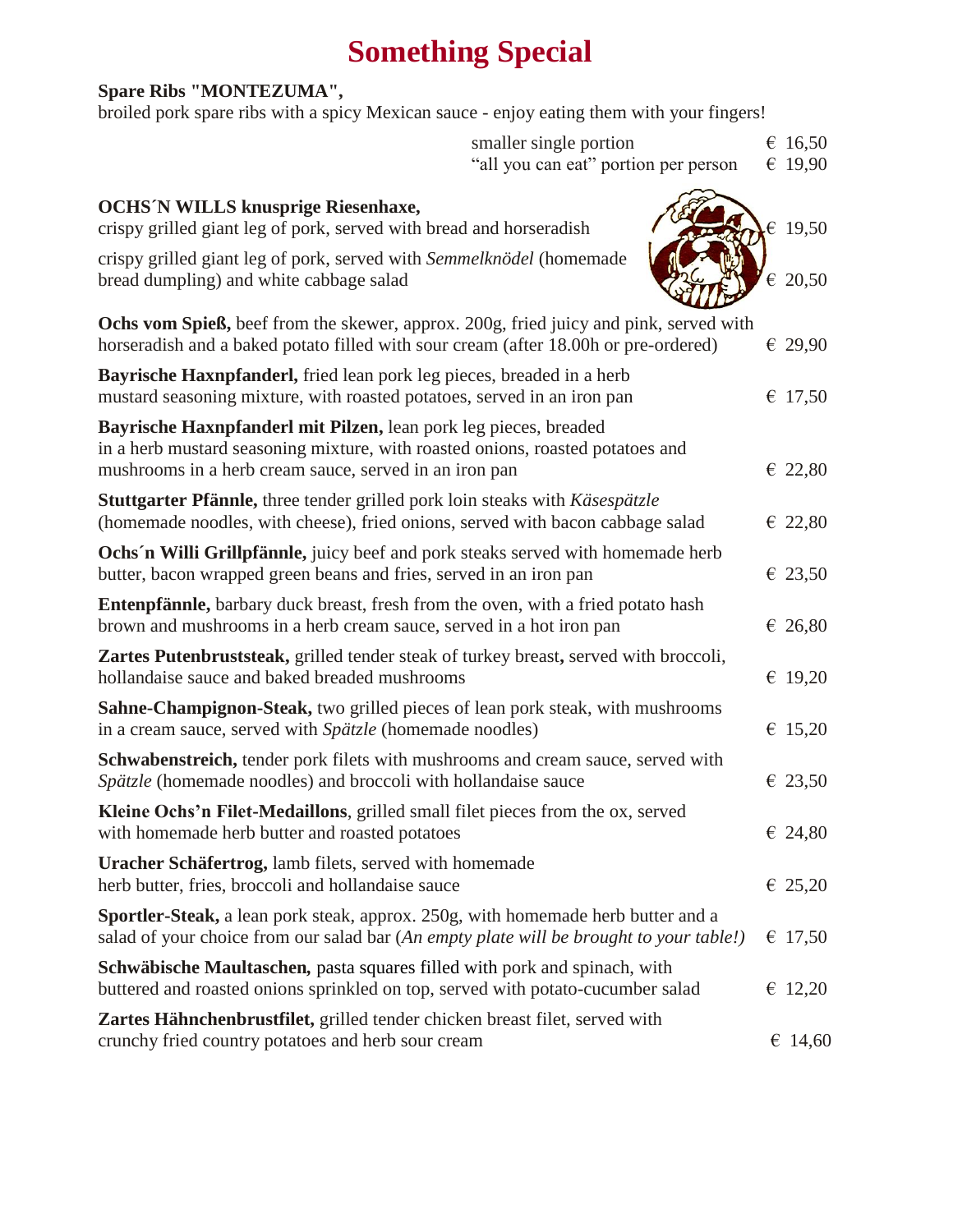

| We serve all our steaks with our special steak seasoning |  |
|----------------------------------------------------------|--|
| and a slice of toasted garlic bread (except Pfefferle).  |  |

| <b>Huftsteak</b> , the best part from the joint, extra lean                                                                                                                                              | approx. $180g$<br>approx. $250g$ | € 14,80<br>€ 18,30 |
|----------------------------------------------------------------------------------------------------------------------------------------------------------------------------------------------------------|----------------------------------|--------------------|
| <b>Rumpsteak</b> , the rump steak for the expert                                                                                                                                                         | approx. $220g$                   | $\epsilon$ 20,50   |
| <b>Filetsteak</b> , the filet steak is from the best part of the beef,<br>with homemade herb butter                                                                                                      | approx. $220g$                   | & 27,90            |
| <b>Rib-Eye-Steak</b> (Entrecôte), the rib-eye steak marbled with the<br>typical fat eye that makes it so tender                                                                                          | approx. $250g$                   | $\epsilon$ 20.50   |
| <b>T-Bone Steak</b> , a rump steak and a filet steak, together approx. 500g, served with<br>homemade herb butter and a baked potato filled with herb sour cream (served without a bone) $\epsilon$ 43,50 |                                  |                    |
| <b>Schlanke Linie</b> , slim line, small steak from the hip, with a salad of your choice from<br>our salad bar (An empty plate will be brought to your table!)                                           | approx. $150g$                   | $\epsilon$ 15,50   |
| Ochs'n Willis Pfefferle, rump steak, with fresh, green Madagascar pepper<br>in a cream sauce, served with fries                                                                                          | approx. $220g$                   | $\epsilon$ 24,90   |

**Beef Steaks**

## **Side Dishes**

| Baked potato with herb sour cream                              | € | 4,80 |
|----------------------------------------------------------------|---|------|
| Pommes frites, crispy fried fries                              | € | 4,60 |
| Wildkartöffele, crunchy fried country potatoes (wedges)        | € | 4,60 |
| Maiskolben, corn on the cob with butter                        | € | 4,60 |
| Spätzle (homemade noodles)                                     | € | 4,60 |
| Specksemmelknödel (homemade bread dumpling, with bacon pieces) | € | 4,40 |
| Röstkartoffeln                                                 | € | 4,40 |
| Kartoffelrösti, crispy fried potato hash brown                 | € | 4,60 |
| Pilze in Kräuterrahm, mushrooms in a herb cream sauce          | € | 7,90 |
| Hollandaise sauce                                              | € | 1,70 |
| Madagaskarpfeffer-Rahmsoße, Madagascar pepper cream sauce      | € | 1,80 |
| Champignonrahmsoße, button mushroom cream sauce                | € | 2,80 |
| Portion of bread or toasted garlic bread                       | € | 0,60 |
| Side dishes without main course                                | € | 5,00 |
| Cover charge for shared dish                                   |   | 3,00 |

# **From The Sea**

| Norweger Fjord-Lachs, Norwegian salmon, cold and smoked, served with herb sour                                                           |       |                  |
|------------------------------------------------------------------------------------------------------------------------------------------|-------|------------------|
| cream and a potato hash brown                                                                                                            | small | $\epsilon$ 14,20 |
|                                                                                                                                          | large | $\epsilon$ 21,20 |
| <b>Lachsfiletspitzen,</b> Norwegian salmon tips, served with broccoli, hollandaise sauce<br>and a crispy fried potato hash brown         |       | $\epsilon$ 20,90 |
| <b>Schlemmerle,</b> fresh shrimp (cold) lay on top of a large baked potato<br>filled with herb sour cream and scallions sprinkled on top |       | $\epsilon$ 14,90 |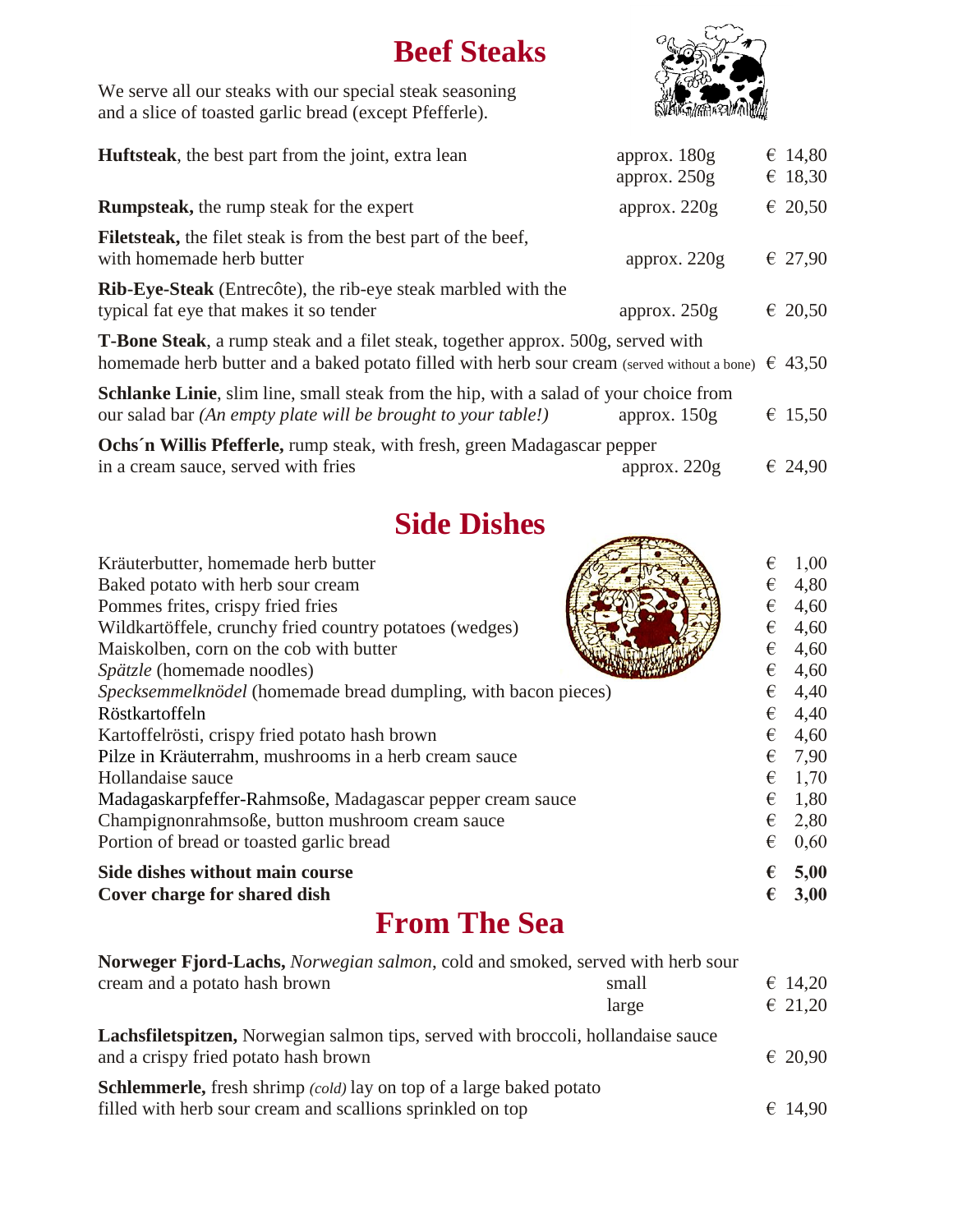# **Vegetarian**

| Hausgemachte Käsespätzle, Spätzle (homemade noodles) fried with cheese,<br>with roasted onions, served with a salad of your choice from our salad bar<br>(An empty plate will be brought to your table!) |   | $\epsilon$ 13,80                    |
|----------------------------------------------------------------------------------------------------------------------------------------------------------------------------------------------------------|---|-------------------------------------|
| Käsebrot, bread with butter, slices of cheese and red onions                                                                                                                                             | € | 8,80                                |
| <b>Hausgemachte Kräuterflädle, herb pancake filled with fresh vegetables and</b><br>mushrooms in a cream sauce, with hollandaise sauce and baked breaded mushrooms                                       |   | £ 12,90                             |
| "Saure Zenzi", pieces of broccoli and cauliflower with hollandaise sauce,<br>served with a baked potato that is filled with herb sour cream, garden-cress<br>and scallions sprinkled on top              |   | $\epsilon$ 13,20                    |
| <b>Frühlingsröllchen,</b> small crispy spring rolls with Thai sauce and Montezuma sauce                                                                                                                  |   |                                     |
| 6 pieces<br>12 pieces                                                                                                                                                                                    |   | $\epsilon$ 6,90<br>$\epsilon$ 11,80 |
| Knuspriges Kartoffelrösti "Mozzarella", broiled crispy fried potato hash brown<br>covered with mushrooms and mozzarella cheese, served with a salad of                                                   |   |                                     |
| your choice from the salad bar (An empty plate will be brought to your table!)                                                                                                                           | € | 13,80                               |

#### **Ask us about our daily vegetarian meal!**

### **Dessert**

| <b>Crème Brulée</b><br>Schwäbische Apfelküchle, battered fried apple slices, turned in cinnamon and<br>sugar, served with warm vanilla sauce<br><b>Zerrupfter Kaiserschmarrn, pancake pieces with raisins, roasted nuts and</b><br>creamy walnut ice cream<br>Maxikugel "Mövenpick Eis", maxi size scoop of ice cream<br>vanilla, chocolate, walnut, lemon, strawberry<br>each scoop<br>€ | <b>Rote Grütze, homemade mixed red berries with vanilla sauce</b> | € | 5,80            |
|-------------------------------------------------------------------------------------------------------------------------------------------------------------------------------------------------------------------------------------------------------------------------------------------------------------------------------------------------------------------------------------------|-------------------------------------------------------------------|---|-----------------|
|                                                                                                                                                                                                                                                                                                                                                                                           |                                                                   |   | $\epsilon$ 3,90 |
|                                                                                                                                                                                                                                                                                                                                                                                           |                                                                   |   | $\epsilon$ 5,00 |
|                                                                                                                                                                                                                                                                                                                                                                                           |                                                                   |   | $\epsilon$ 6,10 |
|                                                                                                                                                                                                                                                                                                                                                                                           |                                                                   |   | $\epsilon$ 2,30 |
|                                                                                                                                                                                                                                                                                                                                                                                           | Serving of whipped cream                                          |   | 0,50            |

**Ask us about our seasonal changing desserts!**

## **Food Explanation**

**SPÄTZLE** are south German homemade noodles, made out of dough **KARTOFFELRÖSTI** is a fried potato hash brown, a speciality from Switzerland **SEMMELKNÖDEL** is a south German homemade dumpling, made out of bread *Specksemmelknödel* is a *Semmelknödel* that contains pieces of bacon.